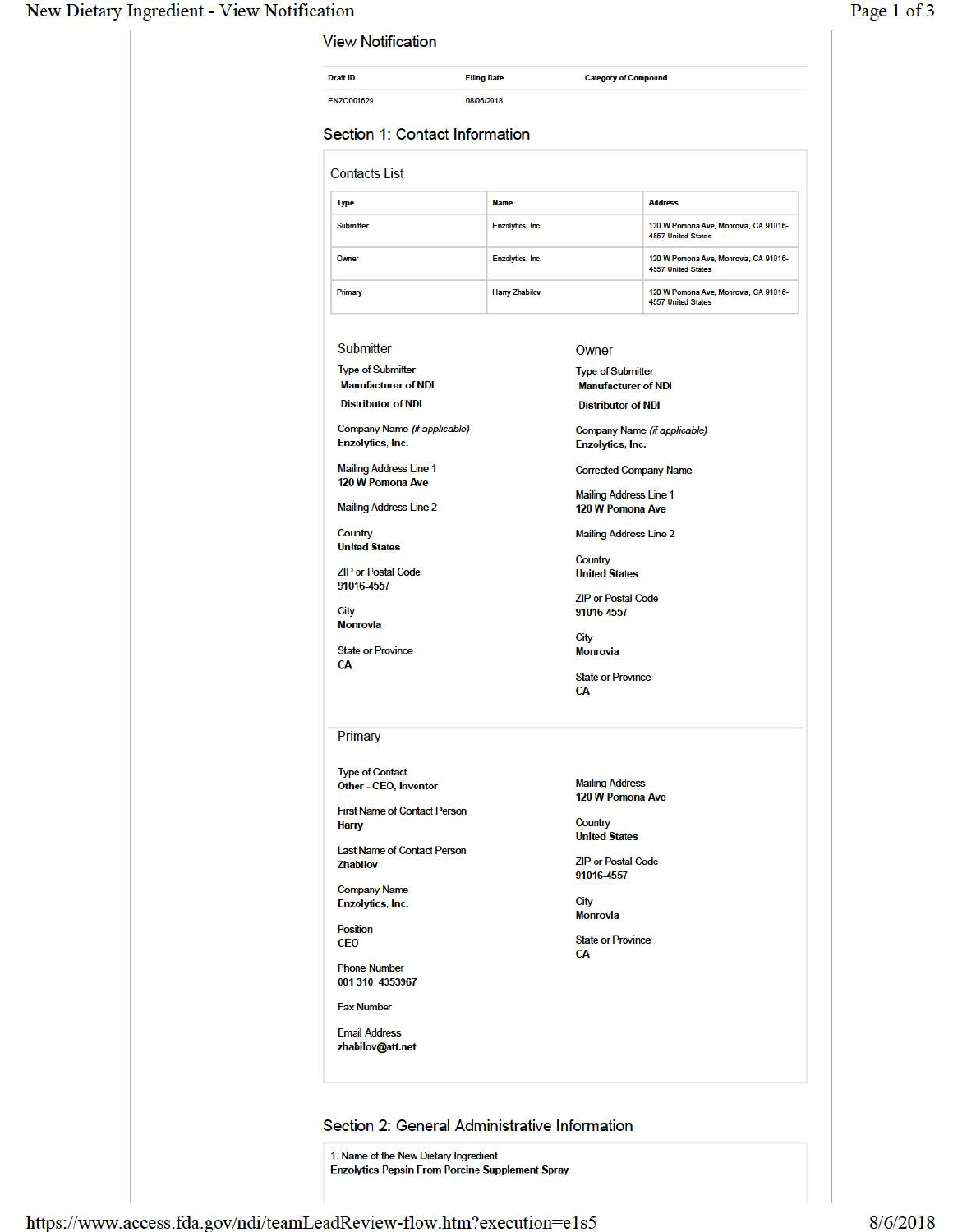#### New Dietary Ingredien

|                                                                                                                                               | 2. Have you designated information in your notification that you view as a trade secret or as confidential                                                                                                                                                                                                                                                                                                                                                                                                                                                                                                                                                                                                                                                                                                                                                       | Page 2 of 3 |
|-----------------------------------------------------------------------------------------------------------------------------------------------|------------------------------------------------------------------------------------------------------------------------------------------------------------------------------------------------------------------------------------------------------------------------------------------------------------------------------------------------------------------------------------------------------------------------------------------------------------------------------------------------------------------------------------------------------------------------------------------------------------------------------------------------------------------------------------------------------------------------------------------------------------------------------------------------------------------------------------------------------------------|-------------|
| commercial information?<br><b>No</b>                                                                                                          |                                                                                                                                                                                                                                                                                                                                                                                                                                                                                                                                                                                                                                                                                                                                                                                                                                                                  |             |
| 3. Are you providing a redacted copy of some or all of the notification?<br><b>No</b>                                                         |                                                                                                                                                                                                                                                                                                                                                                                                                                                                                                                                                                                                                                                                                                                                                                                                                                                                  |             |
| publications?<br>Yes                                                                                                                          | 4. Are all citations to published information accompanied by reprints or full photostatic copies of the                                                                                                                                                                                                                                                                                                                                                                                                                                                                                                                                                                                                                                                                                                                                                          |             |
| <b>English translation?</b><br>Yes                                                                                                            | 5. Are the notification and all publications submitted in English or accompanied by a complete and accurate                                                                                                                                                                                                                                                                                                                                                                                                                                                                                                                                                                                                                                                                                                                                                      |             |
| <b>NDI</b>                                                                                                                                    | Section 3: Description of NDI and Dietary Supplement Containing the                                                                                                                                                                                                                                                                                                                                                                                                                                                                                                                                                                                                                                                                                                                                                                                              |             |
| 1. New Dietary Ingredient Type                                                                                                                | Dietary substance for use by man to supplement the diet by increasing the total dietary intake                                                                                                                                                                                                                                                                                                                                                                                                                                                                                                                                                                                                                                                                                                                                                                   |             |
| 2. Name of the new dietary ingredient and related information                                                                                 | Maximum level of new dietary ingredient in each serving of dietary supplement (include units)                                                                                                                                                                                                                                                                                                                                                                                                                                                                                                                                                                                                                                                                                                                                                                    |             |
| 1 ml Serving Size 7 Sprays                                                                                                                    |                                                                                                                                                                                                                                                                                                                                                                                                                                                                                                                                                                                                                                                                                                                                                                                                                                                                  |             |
| <b>NDI Name</b>                                                                                                                               | Latin Binomial Name (LBN)                                                                                                                                                                                                                                                                                                                                                                                                                                                                                                                                                                                                                                                                                                                                                                                                                                        |             |
| <b>Enzolytics Pepsin From Porcine Supplement</b><br><b>Spray</b>                                                                              | Correcetd Latin Binomial Name (LBN)                                                                                                                                                                                                                                                                                                                                                                                                                                                                                                                                                                                                                                                                                                                                                                                                                              |             |
| <b>Corrected NDI Name</b>                                                                                                                     | <b>Author of LBN</b>                                                                                                                                                                                                                                                                                                                                                                                                                                                                                                                                                                                                                                                                                                                                                                                                                                             |             |
| Synonyms and Trade Name                                                                                                                       | <b>Corrected Author of LBN</b>                                                                                                                                                                                                                                                                                                                                                                                                                                                                                                                                                                                                                                                                                                                                                                                                                                   |             |
| Corrected Synonyms and Trade Name                                                                                                             |                                                                                                                                                                                                                                                                                                                                                                                                                                                                                                                                                                                                                                                                                                                                                                                                                                                                  |             |
| <b>Plant Part and Strain</b>                                                                                                                  |                                                                                                                                                                                                                                                                                                                                                                                                                                                                                                                                                                                                                                                                                                                                                                                                                                                                  |             |
| 3. Dietary supplement serving form<br>Liquid                                                                                                  |                                                                                                                                                                                                                                                                                                                                                                                                                                                                                                                                                                                                                                                                                                                                                                                                                                                                  |             |
|                                                                                                                                               | 4. Description of dietary supplement (Include the level of NDI and all other ingredients in one unit of the<br>dietary supplement. If the notification concerns an NDI that is a combination of two or more other NDIs, you<br>should provide the following information for each component NDI: Synonyms, Trade Name, Plant Part,<br>Strain, Latin Binomial Name, Author of Latin Binomial Name, and NDI type. Where relevant, also include the<br>following additional information: CAS registry number, Unusual form (e.g., malted barley or immature<br>apples), Type of manufacture (e.g., greater than 99% purity, 50:1 dry leaf extract, or fermentation product)).<br>Irreversible Pepsin Fraction (IPF) from Porcine 4.0 mg/ml, Sodium Chloride -USP/NF 4.5 mg/ml,<br>Sodium Acetate - Anhydus USP/NF 3.4 mg/ml, Sodium Citrate .5mg/ml, Sulfate .5mg/ml |             |
| 5. Conditions of Use of the Dietary Supplement                                                                                                |                                                                                                                                                                                                                                                                                                                                                                                                                                                                                                                                                                                                                                                                                                                                                                                                                                                                  |             |
|                                                                                                                                               | 5a. Serving instructions (e.g., "take with food", "take before bed", "dissolve in a glass of water", etc).<br>Shake well before use as dietary supplement. Spray 7 times in oral cavity and digest two days a<br>week before breakfast for eight weeks. Rest one week, Repeat process, up to three times.                                                                                                                                                                                                                                                                                                                                                                                                                                                                                                                                                        |             |
| interval between servings), duration of use and maximum total daily intake level<br>on the ninth week. Repeat the process up to three cycles. | 5b. Dietary supplement serving size (weight or volumetric measure), serving frequency (# of servings/day,<br>1 ml from 7 sprays taken before Breakfast twice a week on consecutive days for eight weeks. Rest                                                                                                                                                                                                                                                                                                                                                                                                                                                                                                                                                                                                                                                    |             |
| 5c. Target populations / excluded populations / other restrictions<br>All individuals can benefit from this treatment                         |                                                                                                                                                                                                                                                                                                                                                                                                                                                                                                                                                                                                                                                                                                                                                                                                                                                                  |             |
| Section 4: Safety Information Attachment                                                                                                      |                                                                                                                                                                                                                                                                                                                                                                                                                                                                                                                                                                                                                                                                                                                                                                                                                                                                  |             |
| <b>Attachment</b>                                                                                                                             |                                                                                                                                                                                                                                                                                                                                                                                                                                                                                                                                                                                                                                                                                                                                                                                                                                                                  |             |
|                                                                                                                                               |                                                                                                                                                                                                                                                                                                                                                                                                                                                                                                                                                                                                                                                                                                                                                                                                                                                                  |             |
| <b>Name of Attachment</b>                                                                                                                     |                                                                                                                                                                                                                                                                                                                                                                                                                                                                                                                                                                                                                                                                                                                                                                                                                                                                  |             |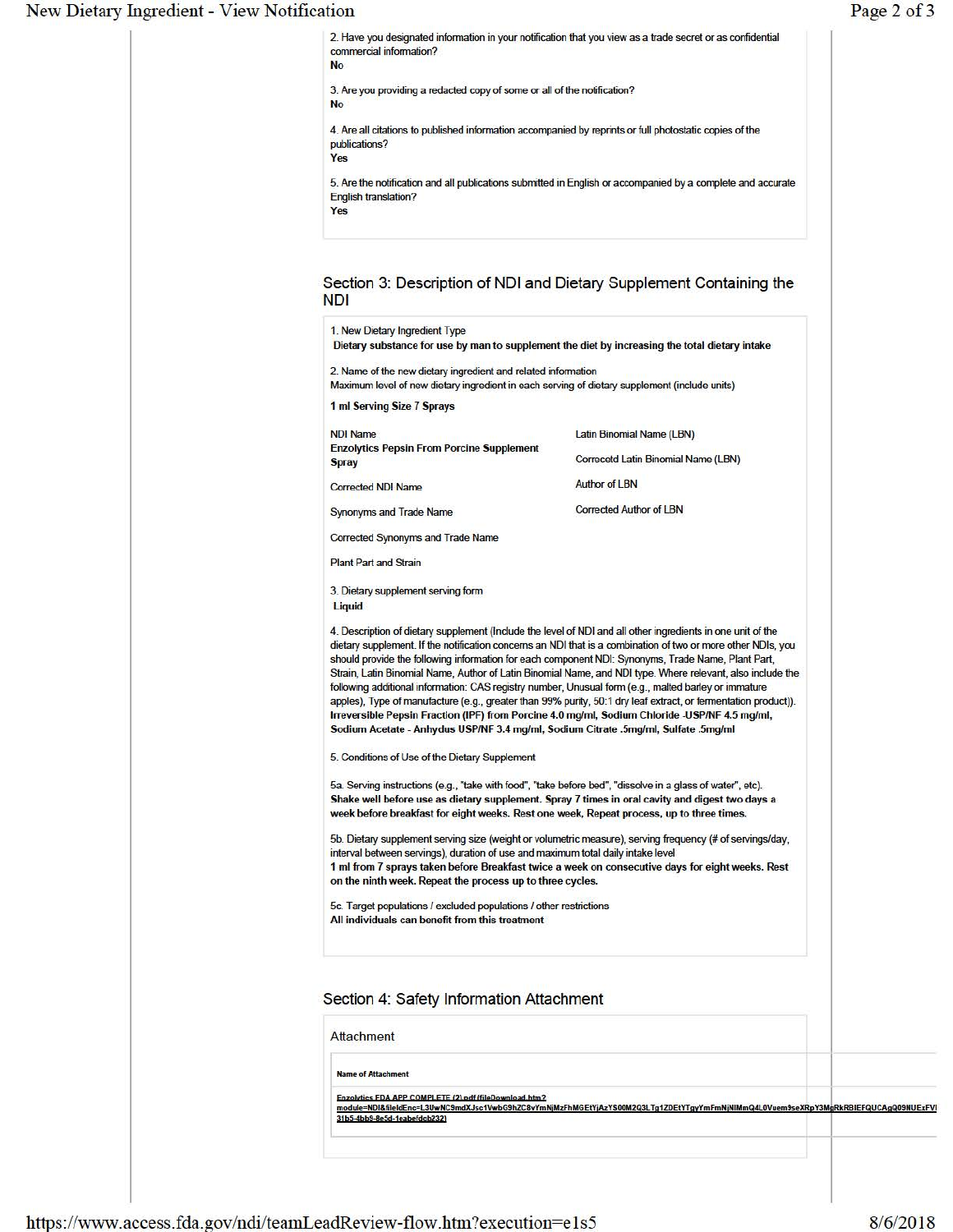#### New Dietary Ingredient - View Notification Page 3 of 3

| There are no attachments uploaded in this section.<br>Section 6: Certification<br>Name of Submitter<br>Harry H. Zhabilov<br><b>Title of Submitter</b>               | Attachment(s) |  |
|---------------------------------------------------------------------------------------------------------------------------------------------------------------------|---------------|--|
|                                                                                                                                                                     |               |  |
|                                                                                                                                                                     |               |  |
|                                                                                                                                                                     |               |  |
|                                                                                                                                                                     |               |  |
|                                                                                                                                                                     | <b>CEO</b>    |  |
| I certify that the information in the notification is true and accurate and that I am authorized to submit the<br>notification on behalf of the notification owner. |               |  |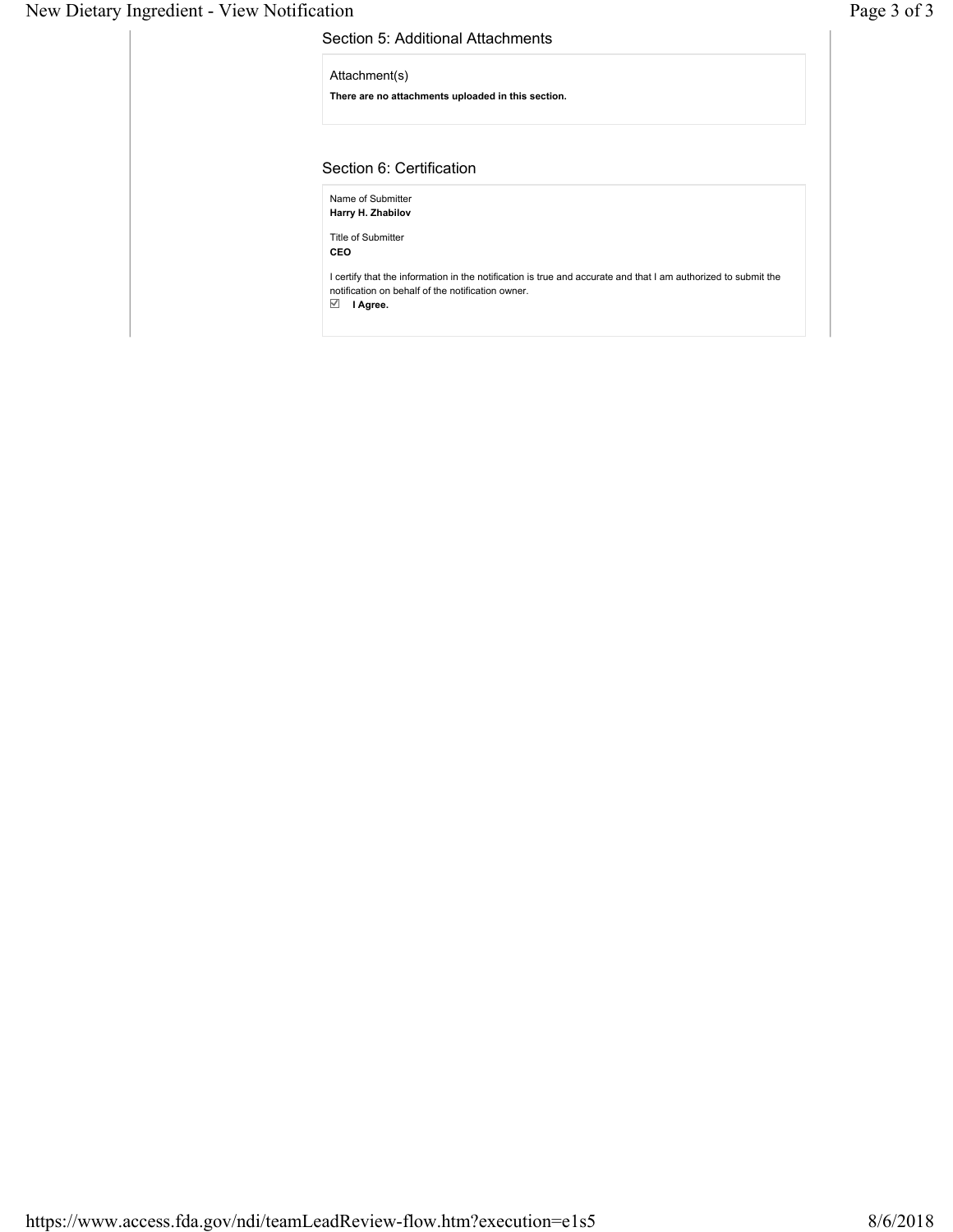

## **NEW DIETARY INGREDIENT (NDI) SAFETY INFORMATION**

**ENZOLYTICS, INC. August 4th, 2018**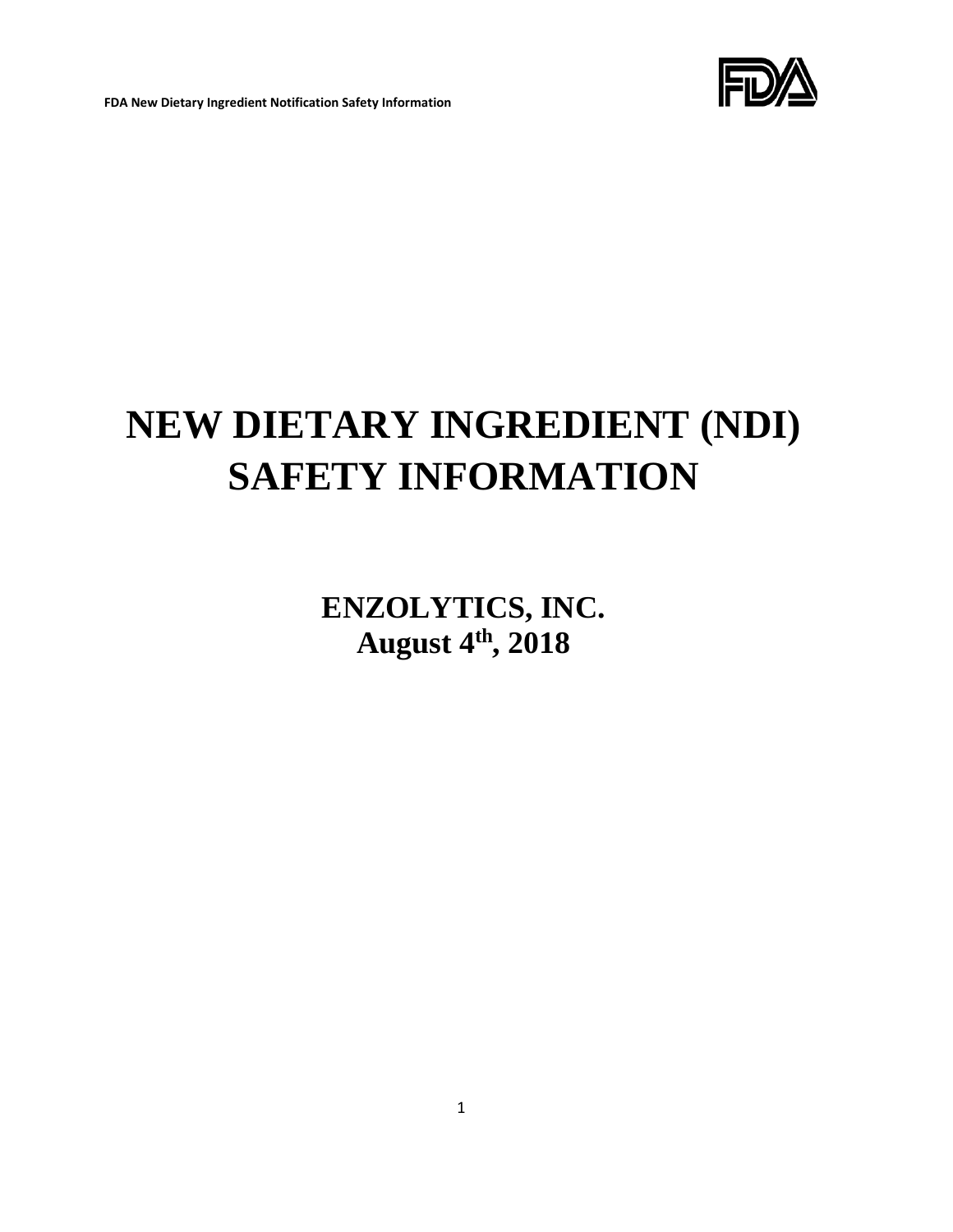

#### **Instructions**

▪ In this template, which supplements the data entry screens in the NDI notification electronic submission portal, you will describe the scientific information on which you base your conclusion that the dietary supplement containing the NDI will reasonably be expected to be safe. Safety information includes, among other things, (1) information showing that the NDI is identical or related to substances documented as having a history of use as food; (2) information showing that the NDI is identical or related to test articles used in safety studies; (3) information showing that a substance or product has a history of use as food; and (4) safety data, including the results of genetic toxicology studies, pharmacokinetic studies, animal toxicology studies and human clinical studies. This template asks for details about the identity of the NDI, verification of that identity, information about history of use as food, and any other evidence relevant to the safety of the NDI under its proposed conditions of use in the dietary supplement. After filling in the template, you will upload the completed template as an attachment to your online NDI notification and attach files containing the scientific publications cited in your notification.

▪ For a notification that concerns the use of an NDI in a dietary supplement that contains no other ingredients, the safety of the NDI and the dietary supplement would be synonymous.

In other situations, however, that may not be the case. For example, when an NDI is used in a dietary supplement with one or more other NDIs, the safety of the dietary supplement may not be the sum of the safety of the individual NDIs. In such circumstances, you should document your basis for concluding that the dietary supplement will reasonably be expected to be safe and explain why that conclusion is reasonable. For example, if two botanical extracts have separate histories of use in traditional medicine, but no history of being used together, the safety of the combination may not be clear from the safety information pertaining to the individual NDIs. On the other hand, if an extract of a medicinal herb is combined with an extract of a material that has a long history of safe use as food, then it may be reasonable to conclude that the combination is safe based on information about the safety of the individual NDIs. If you wish to submit a notification for the use of an NDI in a dietary supplement with other NDIs, the FDA recommends that you confer with a member of the New Dietary Ingredient Review Team in FDA's Division of Dietary Supplement Programs about how to proceed. If you have any questions concerning this matter please contact the New Dietary Ingredients Review Team, which can be reached on (240) 402-1756 or by email at fred.hines@fda.hhs.gov.

**If a section or subsection is not applicable to your notification, mark "N/A" in your** response.

**EXECT** Sections marked as "Required" in the template's section headings must have complete responses in all subsections for which you have data. If you leave a "Required" section blank or respond "N/A," FDA will consider your notification incomplete for failure to comply with 21 CFR 190.6(b). An incomplete notification does not satisfy the requirement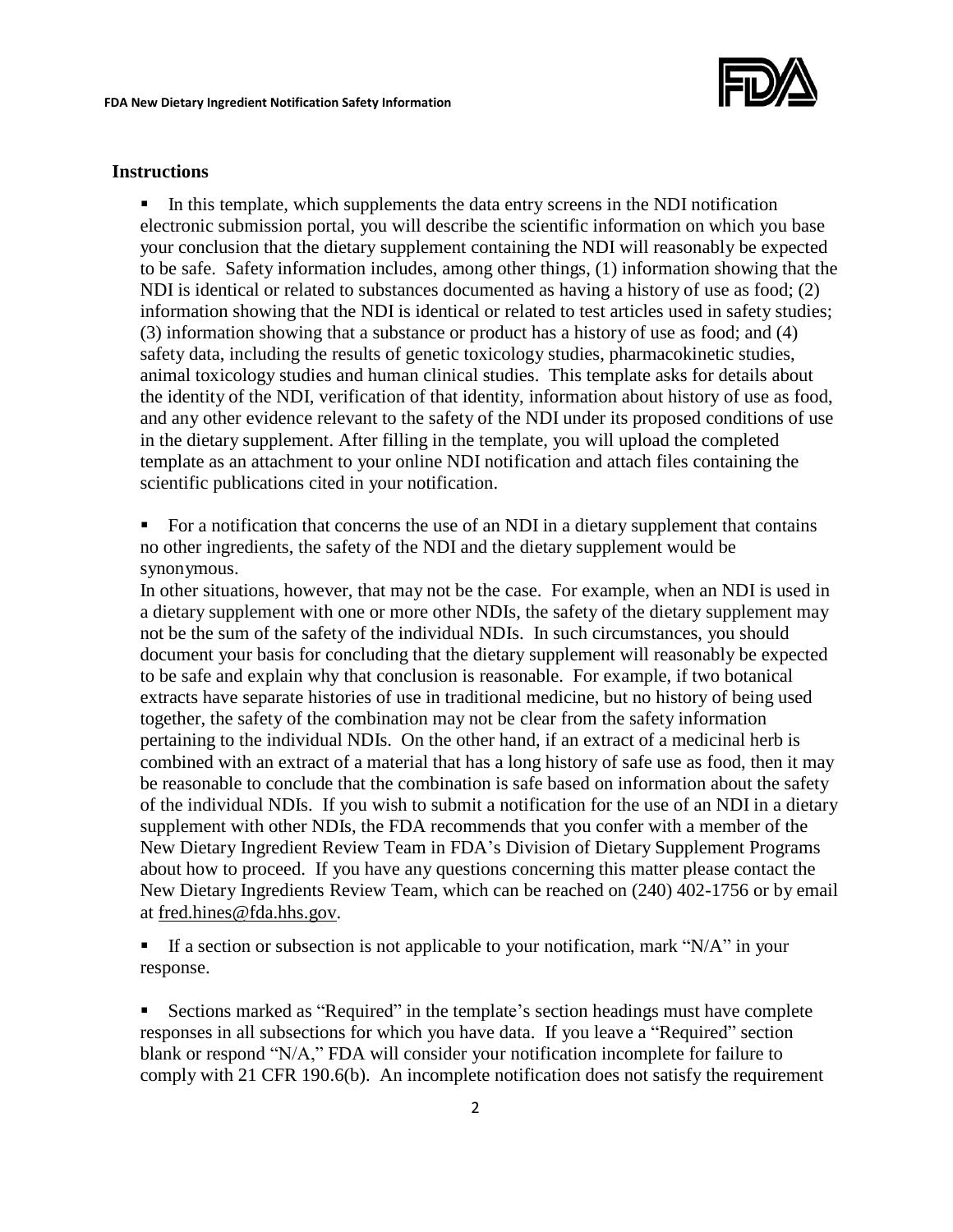

to submit an NDI notification. You may not introduce your NDI or a dietary supplement containing the NDI into interstate commerce, or deliver the NDI or dietary supplement for introduction into interstate commerce, until at least 75 days after you have submitted a complete notification to FDA.

■ Please include full citations for all published and unpublished sources cited or relied on in your notification in the Reference List (Section 5). You will be prompted to attach ecopies of these sources when you return to the electronic submission portal after filling in this template.

■ The template includes some sections identified as "Recommended." These sections solicit information that FDA considers helpful in evaluating NDI notifications. You are encouraged but not required to respond to template sections that are identified as "Recommended." However, if you leave a "Recommended" section blank or respond "N/A" and FDA determines that the information is needed to establish safety, your notification may be considered inadequate to conclude that the NDI will reasonably be expected to be safe under its proposed conditions of use in the dietary supplement.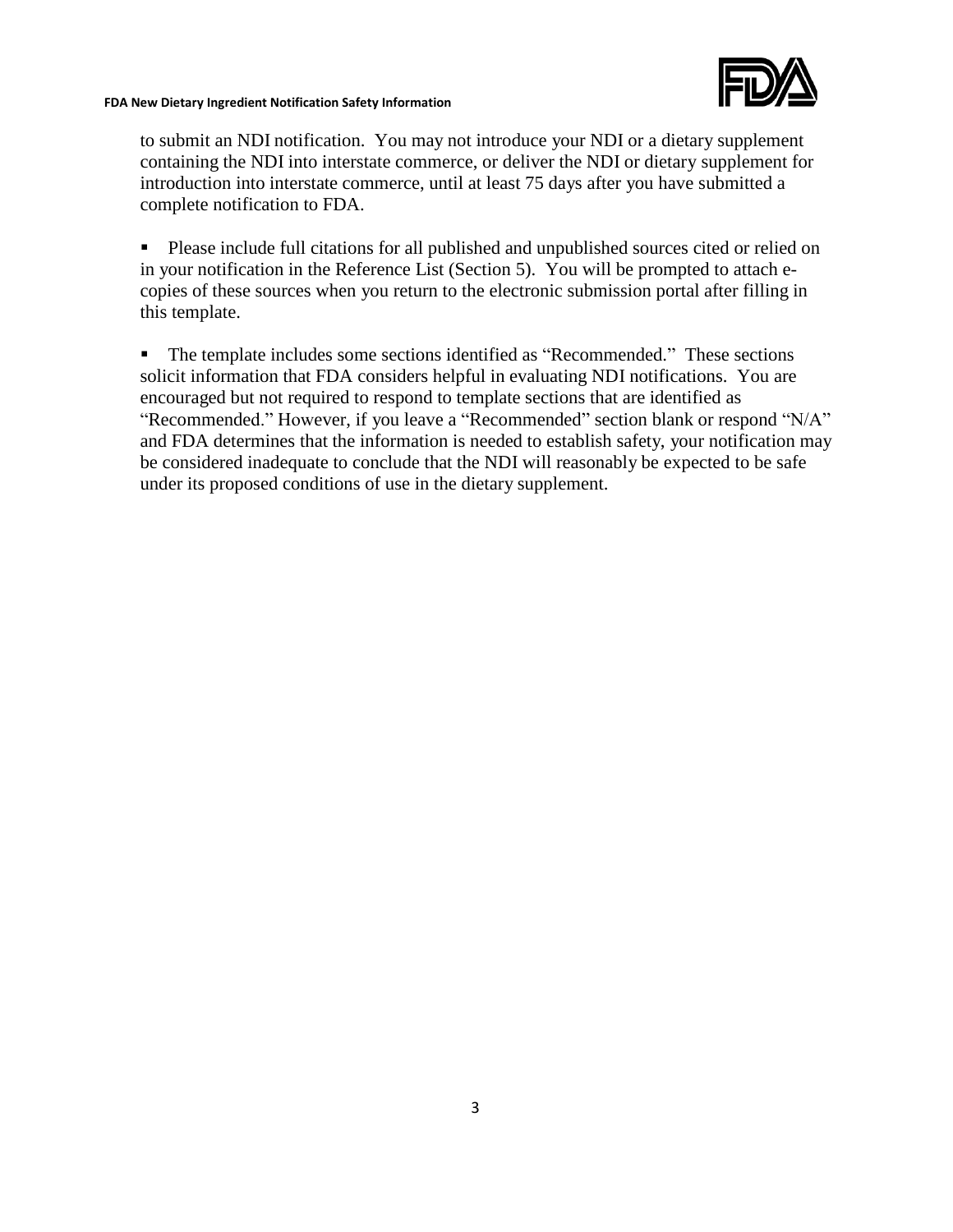

#### **Table of Contents**

| 1. |       |                                                                                       |  |
|----|-------|---------------------------------------------------------------------------------------|--|
|    | 1.1   |                                                                                       |  |
|    | 1.2   |                                                                                       |  |
|    | 1.3   |                                                                                       |  |
|    | 1.3.1 |                                                                                       |  |
|    | 1.3.2 |                                                                                       |  |
|    | 1.3.3 |                                                                                       |  |
|    | 1.3.4 |                                                                                       |  |
|    | 1.3.5 |                                                                                       |  |
|    | 1.3.6 |                                                                                       |  |
|    | 1.3.7 |                                                                                       |  |
|    | 1.3.8 |                                                                                       |  |
| 2. |       |                                                                                       |  |
|    | 2.1.  |                                                                                       |  |
|    | 2.2.  |                                                                                       |  |
|    | 2.3.  |                                                                                       |  |
|    | 2.4.  |                                                                                       |  |
|    | 2.5.  |                                                                                       |  |
|    | 2.6.  |                                                                                       |  |
|    | 2.7.  |                                                                                       |  |
|    | 2.8.  |                                                                                       |  |
| 3. |       |                                                                                       |  |
|    | 3.1   |                                                                                       |  |
|    | 3.1.1 | Description of the relationship between the historically consumed material and the    |  |
|    | 3.1.2 | Describe identity information verifying the relationship between the historically     |  |
|    | 3.1.3 | Historical conditions of use and cumulative exposure estimate for the historically    |  |
|    | 3.1.4 | Adverse events associated with historically consumed material  10                     |  |
|    | 3.1.5 | Alternative rationale for reasonable expectation of safety based on history of use 10 |  |
|    | 3.2   |                                                                                       |  |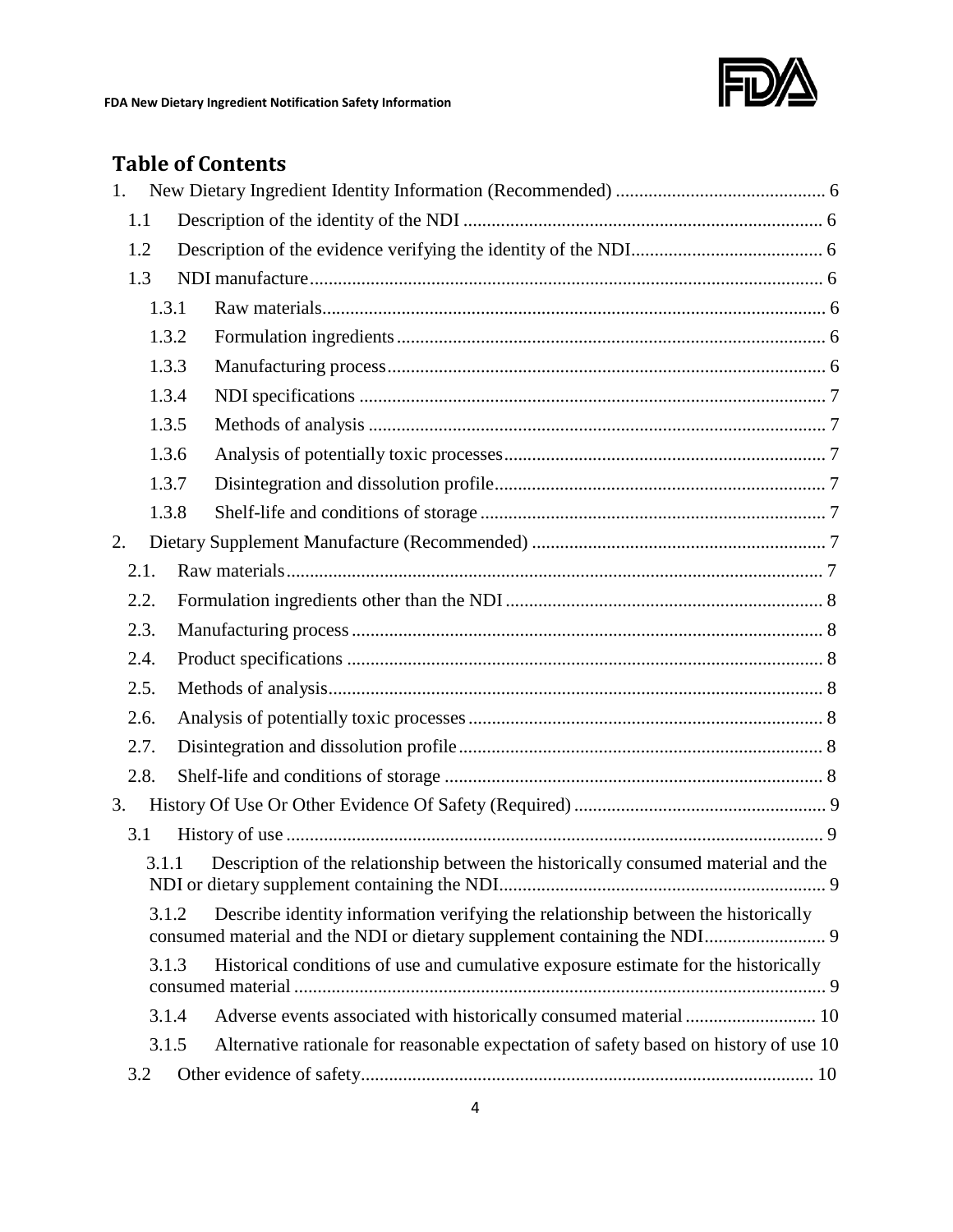

|              | 3.2.1 |                                                                                      |  |
|--------------|-------|--------------------------------------------------------------------------------------|--|
|              | 3.2.2 |                                                                                      |  |
|              | 3.2.3 |                                                                                      |  |
|              | 3.2.4 | Identity information verifying the relationship between the test article and the NDI |  |
|              | 3.2.5 | Route of administration, serving size, frequency of use, interval between servings,  |  |
|              | 3.2.6 |                                                                                      |  |
|              | 3.2.7 |                                                                                      |  |
|              | 3.2.8 | Alternative rationale for reasonable expectation of safety based on other evidence   |  |
| $\mathbf{4}$ |       | Basis For Concluding That the New Dietary Ingredient Will Reasonably Be Expected To  |  |
| 4.1          |       | Determination of the No-Observed-Adverse-Effect-Level (NOAEL) or Lowest-             |  |
| 4.2          |       |                                                                                      |  |
| 4.3          |       |                                                                                      |  |
| 4.4          |       | Determination of Estimated Daily Intake (EDI) and the EDI/ADI Ratio  12              |  |
| 4.5          |       |                                                                                      |  |
| 4.6          |       |                                                                                      |  |
| 4.7          |       |                                                                                      |  |
| 5.           |       |                                                                                      |  |
| 6.           |       |                                                                                      |  |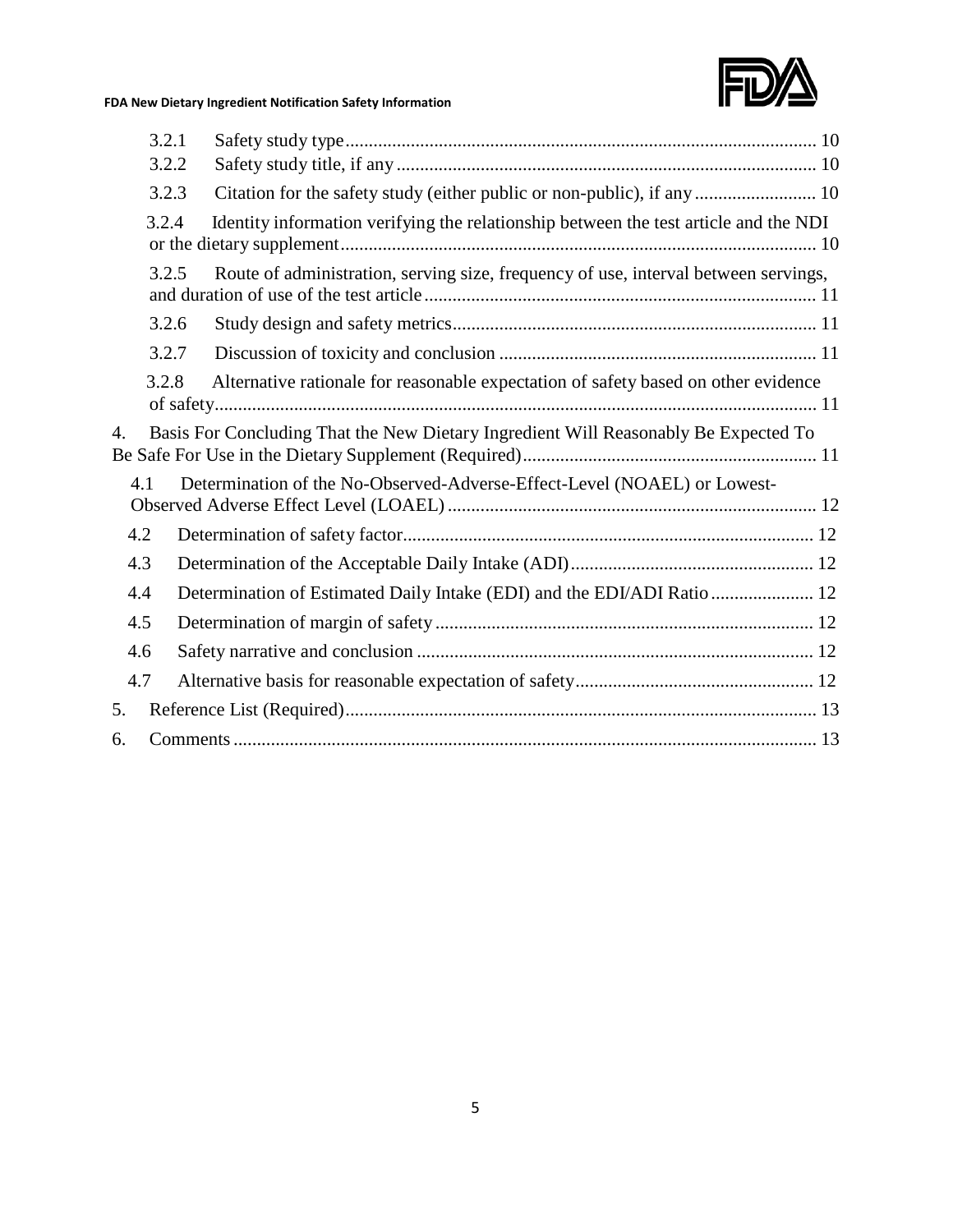

#### **1. New Dietary Ingredient Identity Information (Recommended)**

Enzolytics Pepsin from Porcine Supplemental Spray

#### **1.1 Description of the identity of the NDI**

A suspension of Inactivated Pepsin Fragment that comes from the purified extract of Pepsin from Porcine gastric mucosa powder, this compound is basically a chain of amino acids in a liquid form to be ingested orally via spray applicator. The compound contains Pepsin from Porcine, Sodium Chloride, as dietary ingredients and other ingredients such as Sodium Citrate, and Sulfates as preservatives and Sodium Acetate that serves as a buffering agent.

#### **1.2 Description of the evidence verifying the identity of the NDI**

We verify the identity of this NDI in basically four documents of which we have enclosed copies:

The first one relates to the actual extraction from porcine, these procedures are stablished in the document called: *Pepsin extraction process from swine* published in August 2012 at the 20th International Congress of Chemical and Process Engineering CHISA by authors E. Jurado a\*, J. M. Vicaria, M. Lechuga, I. Moya-Ramírez of the Department of Chemical Engineering, Faculty of Sciences, University of Granada, Spain.

The second one illustrates the profound scientific research and development of pepsin as a commonly use for human on a diversity o ways with consistency and safety, this document is: *Inactivated pepsin inhibits neutrophil activation by Fcgamma-receptor-dependent and independent stimuli,*  presented by Iwan Kustiawan, Ninotska Derksen, Theo Rispens from the Sanquin Research, Department of Immunopathology, and the Landsteiner Laboratory, Academic Medical Centre, University of Amsterdam, The **Netherlands** 

The third one comes from Sigma Aldrich for the Pepsin from Porcine Gastric mucosa powder product P-7000 specification sheet as provided by this company.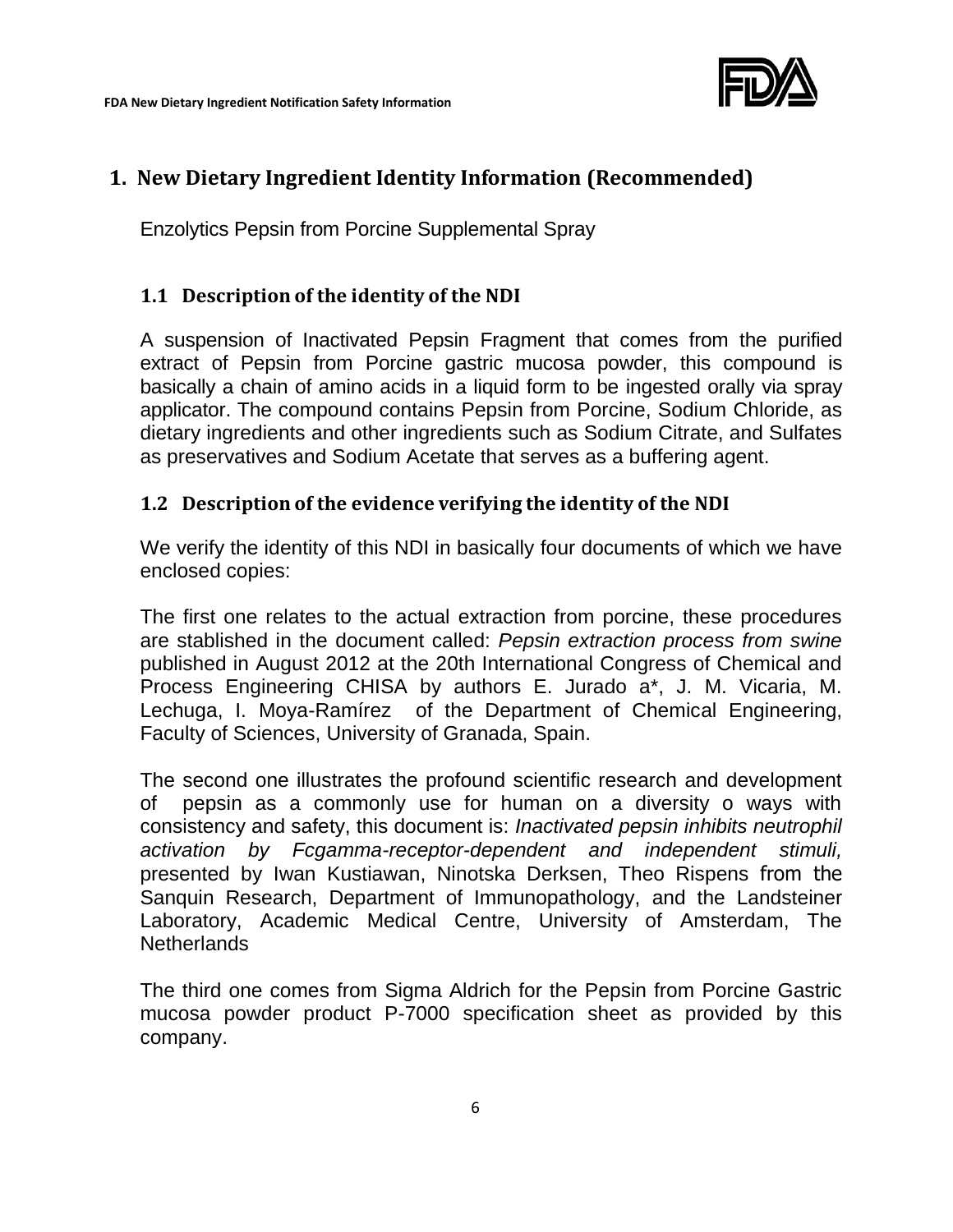

The fourth document referring to the extract or amino acid chain Inactivated Pepsin Fragment that is listed under US Patent Number: US 7479538 Document Kind: B2 Patent Title: Irreversibly-inactivated pepsinogen fragment Named Inventors: ZHABILOV HARRY H Applicants (Assignees): ZHABILOV TRUST Agents: Cislo & Thomas, LLP Filing Date: 7/11/2005 Issue/Pub Date: 1/20/2009 Patent Termination: Expires: 7/11/2025.

#### **1.3 NDI manufacture**

Enzolytics Pepsin from Porcine Supplemental Spray is commercialized and distributed by Enzolytics Inc. and manufactured by:



We have enclosed for this point two documents a presentation of the manufactures and a copy of its drug manufacturing license.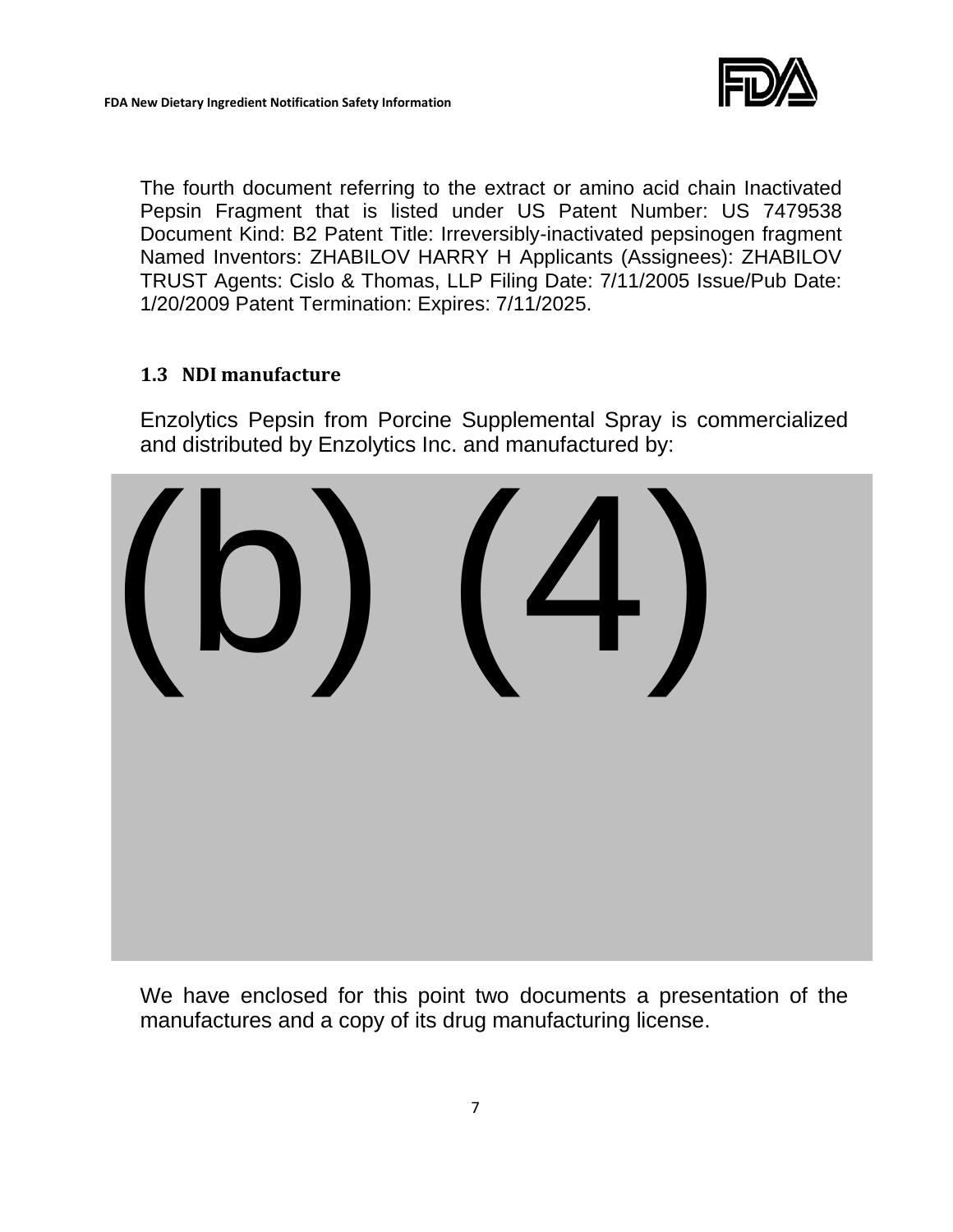

#### **1.3.1 Raw materials**



#### **1.3.2 Formulation ingredients**

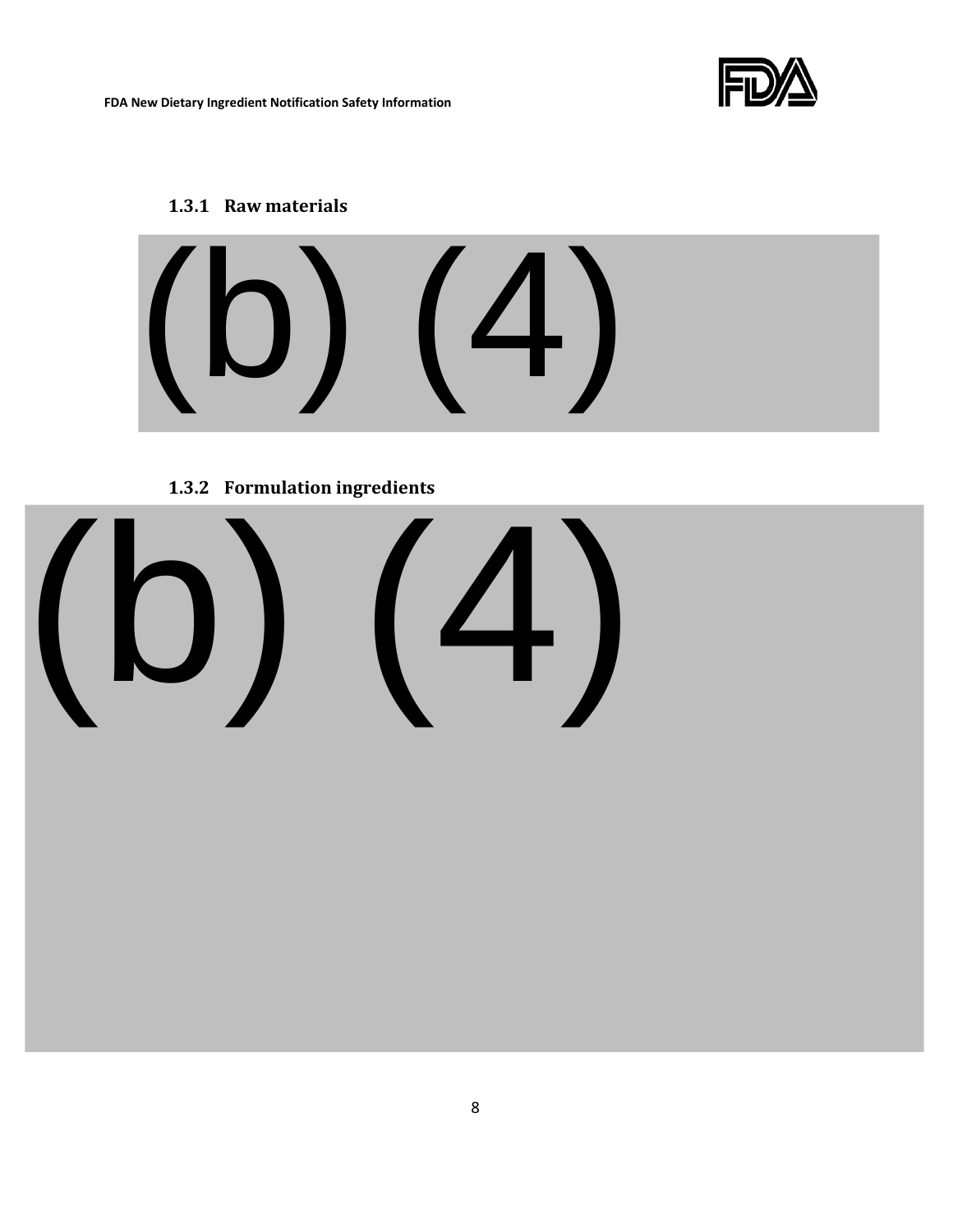

# (b) (4)

#### **1.3.4 NDI specifications**

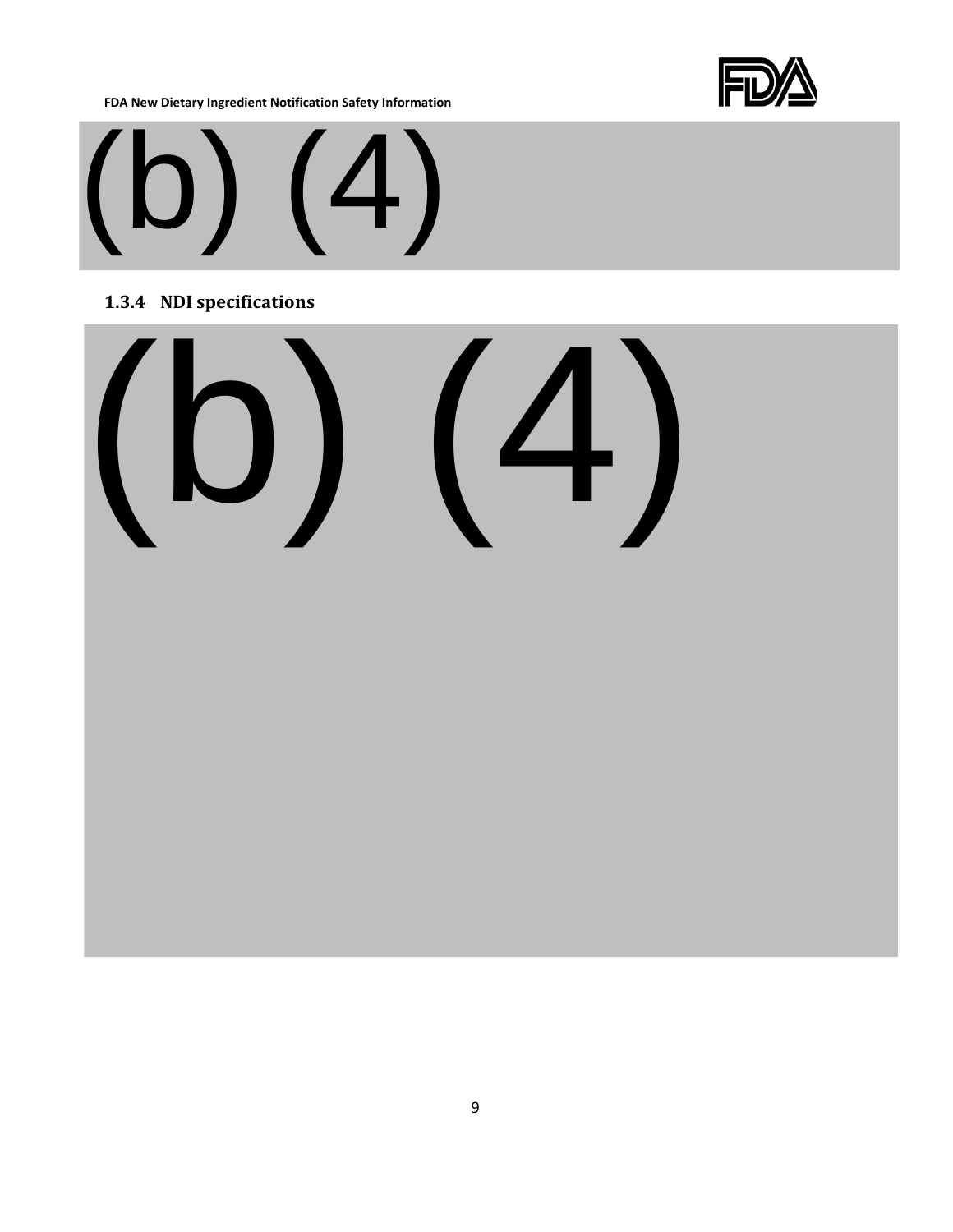

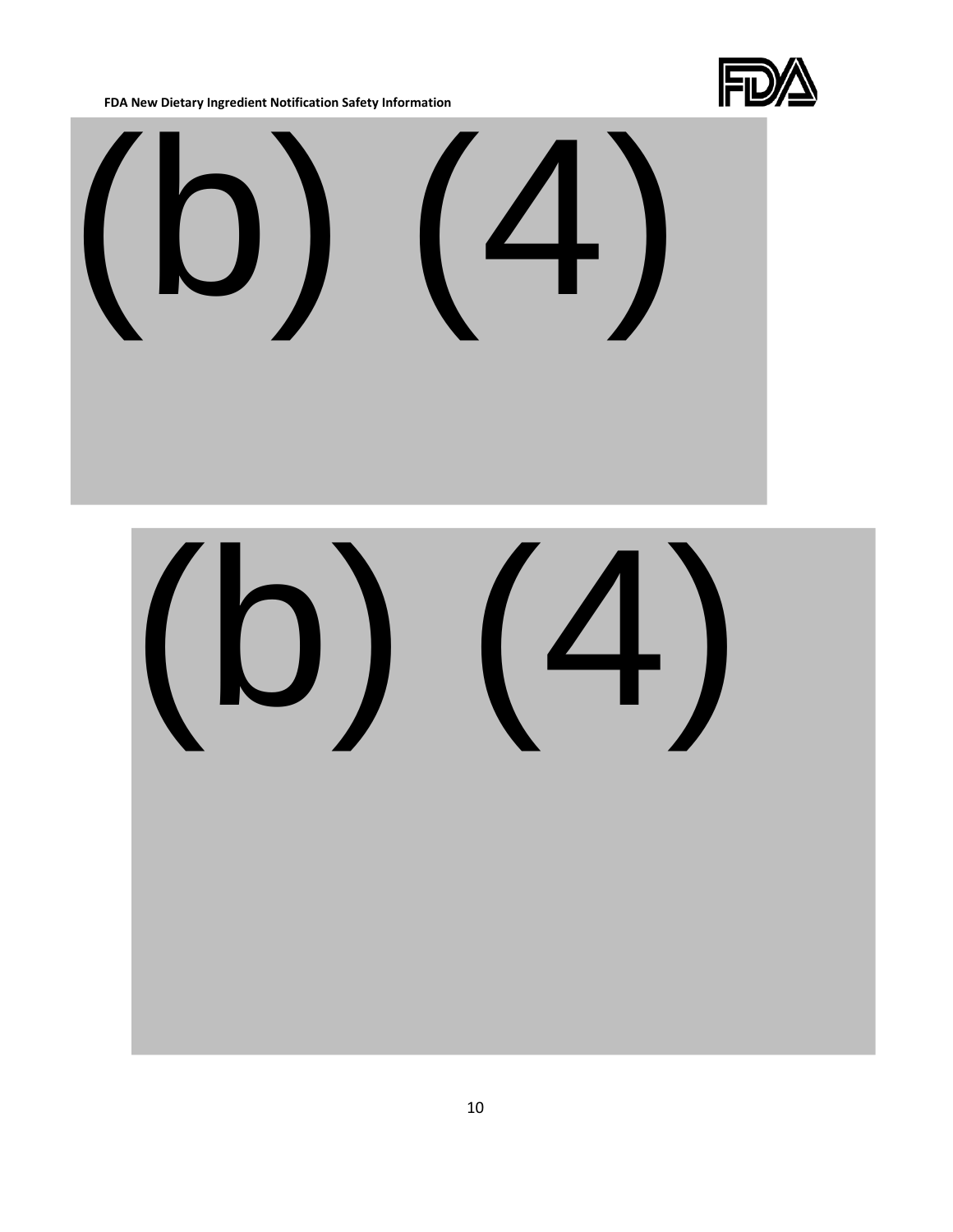

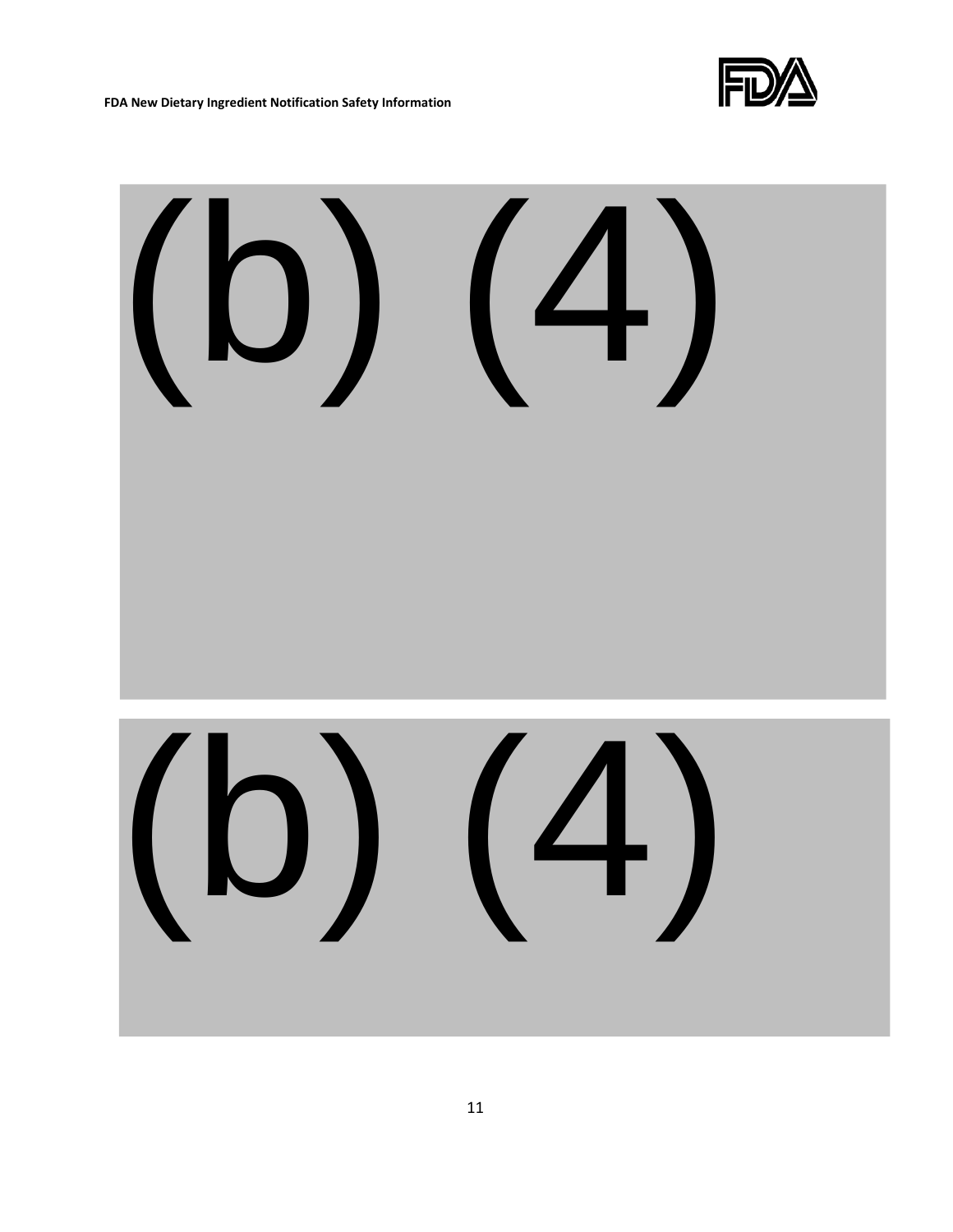

### **2. Dietary Supplement Manufacture (Recommended)** *NOT APLICABLE* **2.1. Raw materials.** *NOT APLICABLE* **2.2. Formulation ingredients other than the NDI** *NOT APLICABLE* **2.3. Manufacturingprocess**  *NOT APLICABLE* **2.4. Product specifications** *NOT APLICABLE* **2.5. Methods of analysis** *NOT APLICABLE* **2.6. Analysis of potentially toxic processes** *NOT APLICABLE* **2.7. Disintegration and dissolution profile** *NOT APLICABLE* **2.8. Shelf-life and conditions of storage** *NOT APLICABLE*

#### **3. History Of Use Or Other Evidence Of Safety (Required)**

#### **3.1 History of use**

Studies on gastric digestion during 1820–1840 led to the discovery of pepsin as the agent which, in the presence of stomach acid, causes the dissolution of nutrients such as meat or coagulated egg white. Soon afterward it was shown that these protein nutrients were cleaved by pepsin to diffusible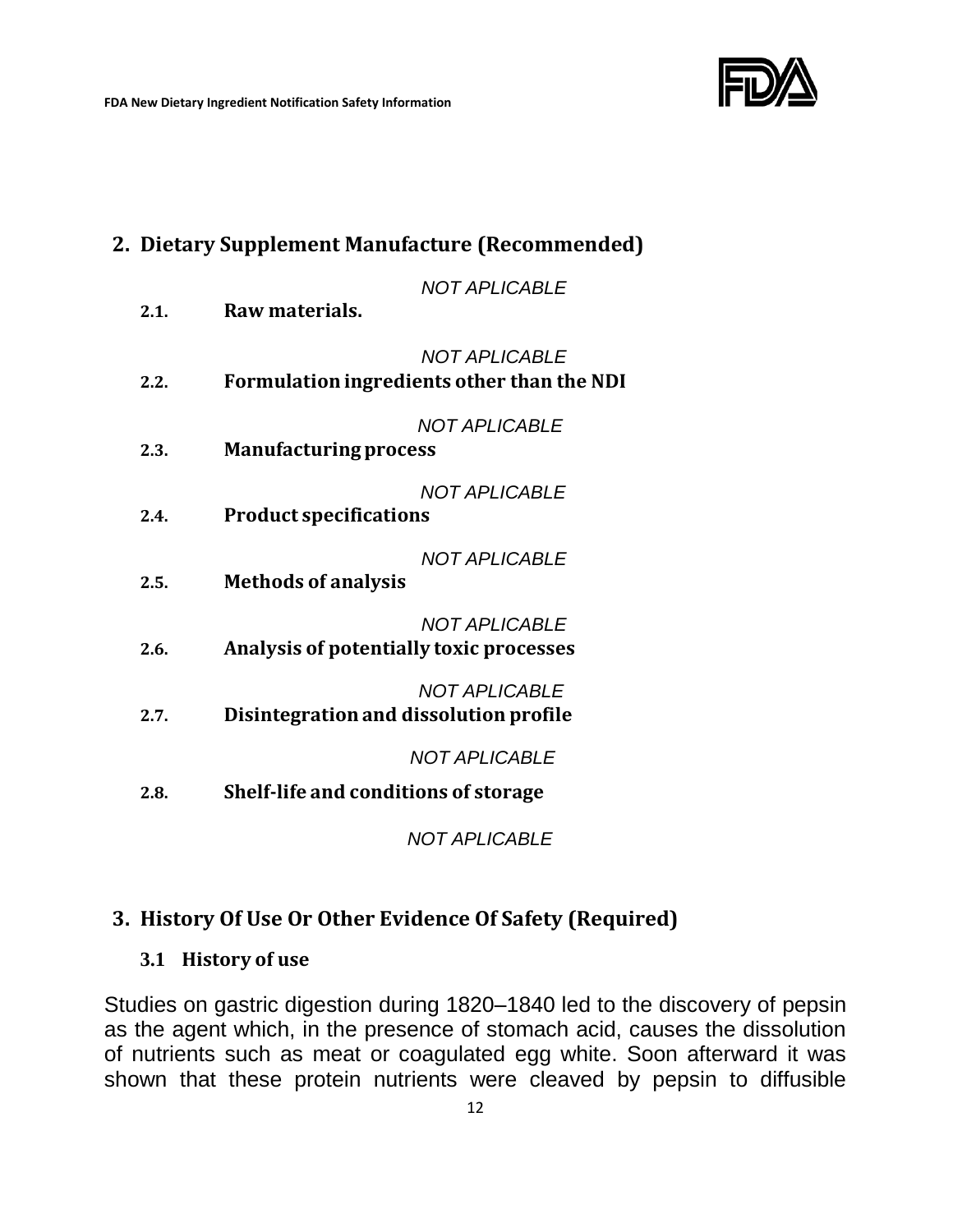

products named peptones. Efforts to isolate and purify pepsin were spurred by its widespread adoption for the treatment of digestive disorders, and highly active preparations were available by the end of the nineteenth century. There was uncertainty, however, as to the chemical nature of pepsin, for some preparations exhibited the properties of proteins while other preparations failed to do so. The question was not settled until after 1930, when Northrop crystallized swine pepsin and provided convincing evidence for its identity as a protein. The availability of this purified pepsin during the 1930s also led to the discovery of the first synthetic peptide substrates for pepsin, thus providing needed evidence for the peptide structure of native proteins, a matter of debate at that time. After 1945, with the introduction of new separation methods, notably chromatography and electrophoresis, and the availability of specific proteinases, the amino acid sequences of many proteins, including pepsin and its precursor pepsinogen, were determined. Moreover, treatment of pepsin with chemical reagents indicated the participation in the catalytic mechanism of two aspartyl units widely separated in the linear sequence. Studies on the kinetics of pepsin action on long chain synthetic peptides suggested that the catalytic site was an extended structure. Similar properties were found for other "aspartyl proteinases," such as chymosin (used in cheese making), some intracellular proteinases (cathepsins), and plant proteinases. After 1975, the three‐dimensional structures of pepsin and many of its relatives were determined by means of x‐ray diffraction techniques, greatly extending our insight into the mechanism of the catalytic action of these enzymes.

Abstract from journal article "A History Of Pepsin And Related Enzymes" Joseph S. Fruton *The Quarterly Review of Biology* Vol. 77, No. 2 (June 2002), pp. 127-147 Published by: The University of Chicago Press.

Pepsin from Porcine has been commonly used in nutritional supplements in many commercial brands and it is determined as safe for human consumption. Pepsin from Porcine 1:10,000 is classified under U.S. regulations: FDA - Food Additives Generally Recognized as Safe (GRAS): 21 CFR 184.159 FDA - 21 CFR - Total Food Additives 137.305 184.1595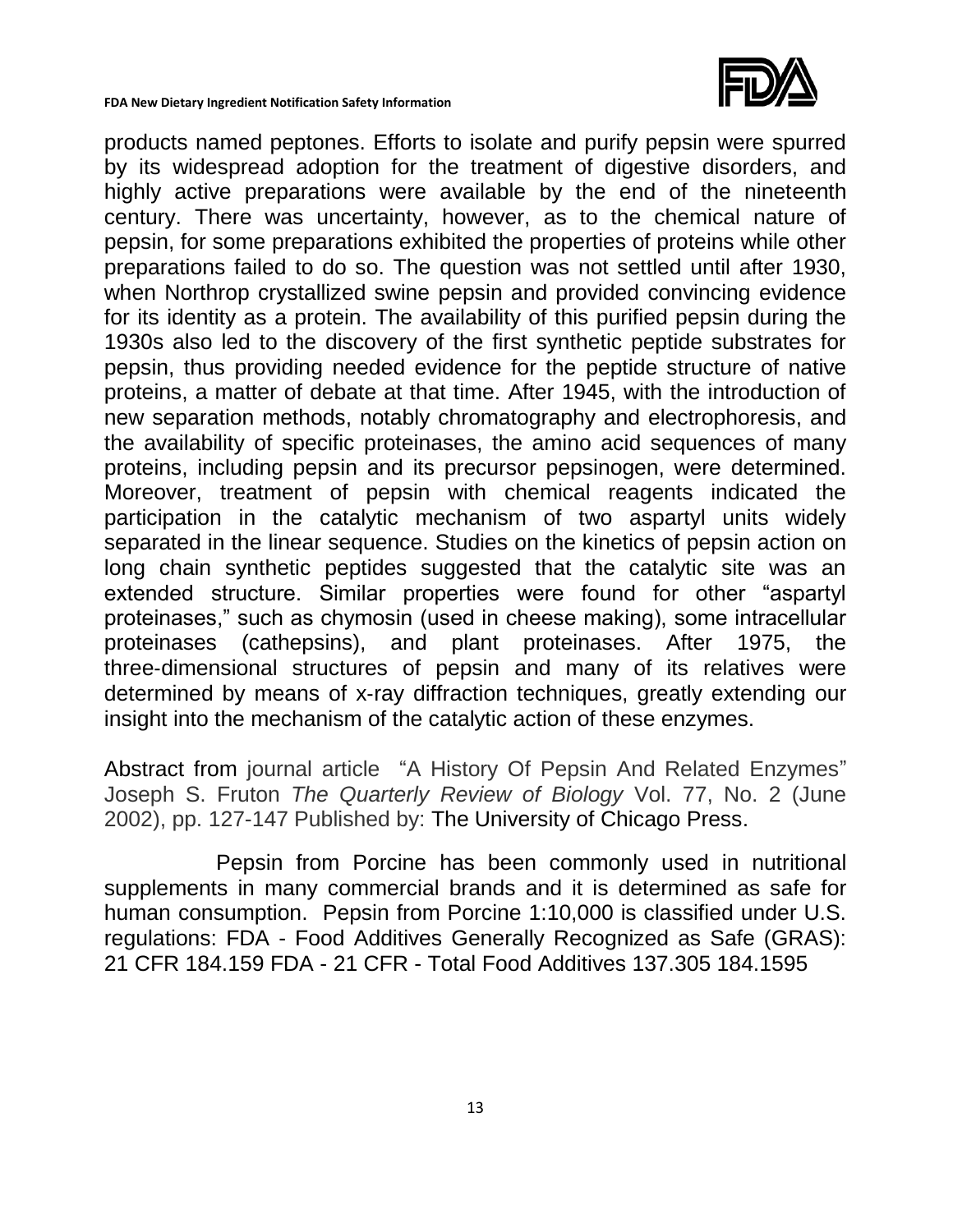#### **3.1.1 Description of the relationship between the historically consumed material and the NDI or dietary supplement containing the NDI**

| (b) $(4)$ |  |                       |  |
|-----------|--|-----------------------|--|
|           |  |                       |  |
|           |  |                       |  |
|           |  |                       |  |
|           |  |                       |  |
|           |  |                       |  |
|           |  | , the relationship is |  |

quite direct because it is the same substance fundamentally.

#### **3.1.2 Describe identity information verifying the relationship between the historically consumed material and the NDI or dietary supplement containing the NDI**

The active ingredient is Irreversible Pepsin Fraction, which is an amino acid chain, the remaining components are residuals from the  $(b)$   $(4)$  and the final product is (b) (4).

We can verify the relation of Pepsin from Porcine to the NDI irreversible pepsin fraction, since both are integrated by chains of amino acids and being the same substance, for that we have enclosed the safety data sheet and product specification for Sigma Aldrich which sells Pepsin Porcine Powder.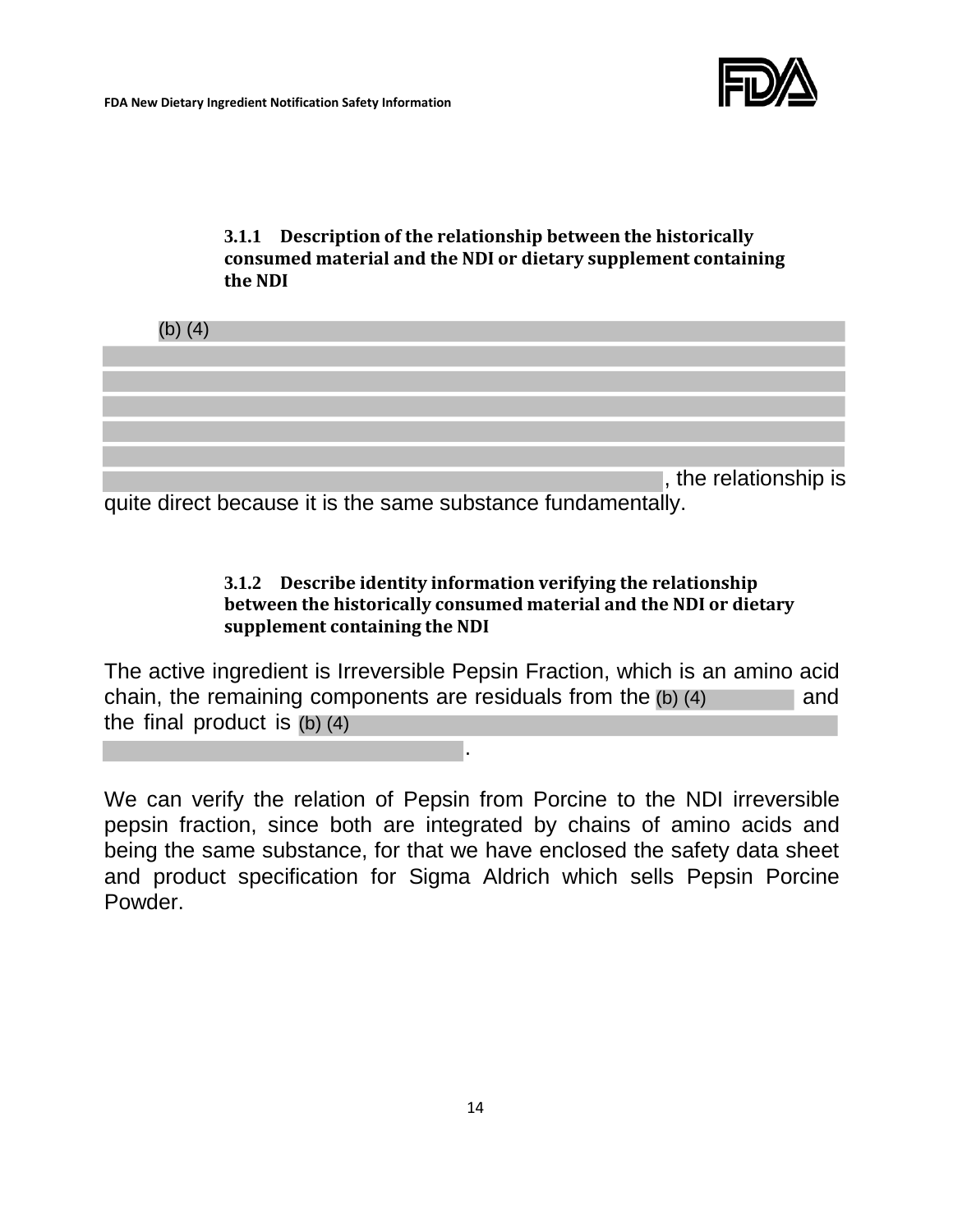

#### **3.1.3 Historical conditions of use and cumulative exposure estimate for the historically consumed material**

Pepsin is a compound whose zymogen (pepsinogen) is released by the chief cells in the stomach and that degrades food proteins into peptides. It was the first enzyme to be discovered, and, in 1929, it became one of the first enzymes to be crystallized, by John H. Northrop. Pepsin is a digestive protease, a member of the aspartate protease family.

Pepsin is one of three principal protein-degrading, or proteolytic, enzymes in the digestive system, the other two being chymotrypsin and trypsin. The three enzymes were among the first to be isolated in crystalline form. During the process of digestion, these enzymes, each of which is specialized in severing links between particular types of amino acids, collaborate to break down dietary proteins into their components, i.e., peptides and amino acids, which can be readily absorbed by the intestinal lining. Pepsin is most efficient in cleaving peptide bonds between hydrophobic and preferably aromatic amino acids such as phenylalanine, tryptophan, and tyrosine.Joseph S. Fruton Yale University New Haven, Connecticut USA.

#### **3.1.4 Adverse events associated with historically consumed material**

- May cause a mild allergic skin reaction.
- May cause mild eye irritation if directly applied to them.
- May cause mild allergy or asthma symptoms

#### **3.1.5 Alternative rationale for reasonable expectation of safety based on history of use**

The adverse events stated in the last point are of very exceptional occurrence, the amounts applied and contained in our presentation are not sufficient to be constantly adverse but more of and exceptional event, reasonably no seriously adverse effects have been recorder, the cautions stated are intended for precaution of these exceptions, even so the consequences of their adverse effect are not transcendent or serious enough to cause any physical damage what so ever to tissue, organs or biological systems, as an example cleaning compounds for hair such as shampoo or soap may cause more irritability to skin and eyes than our compound because their components are chemically more complex and less natural.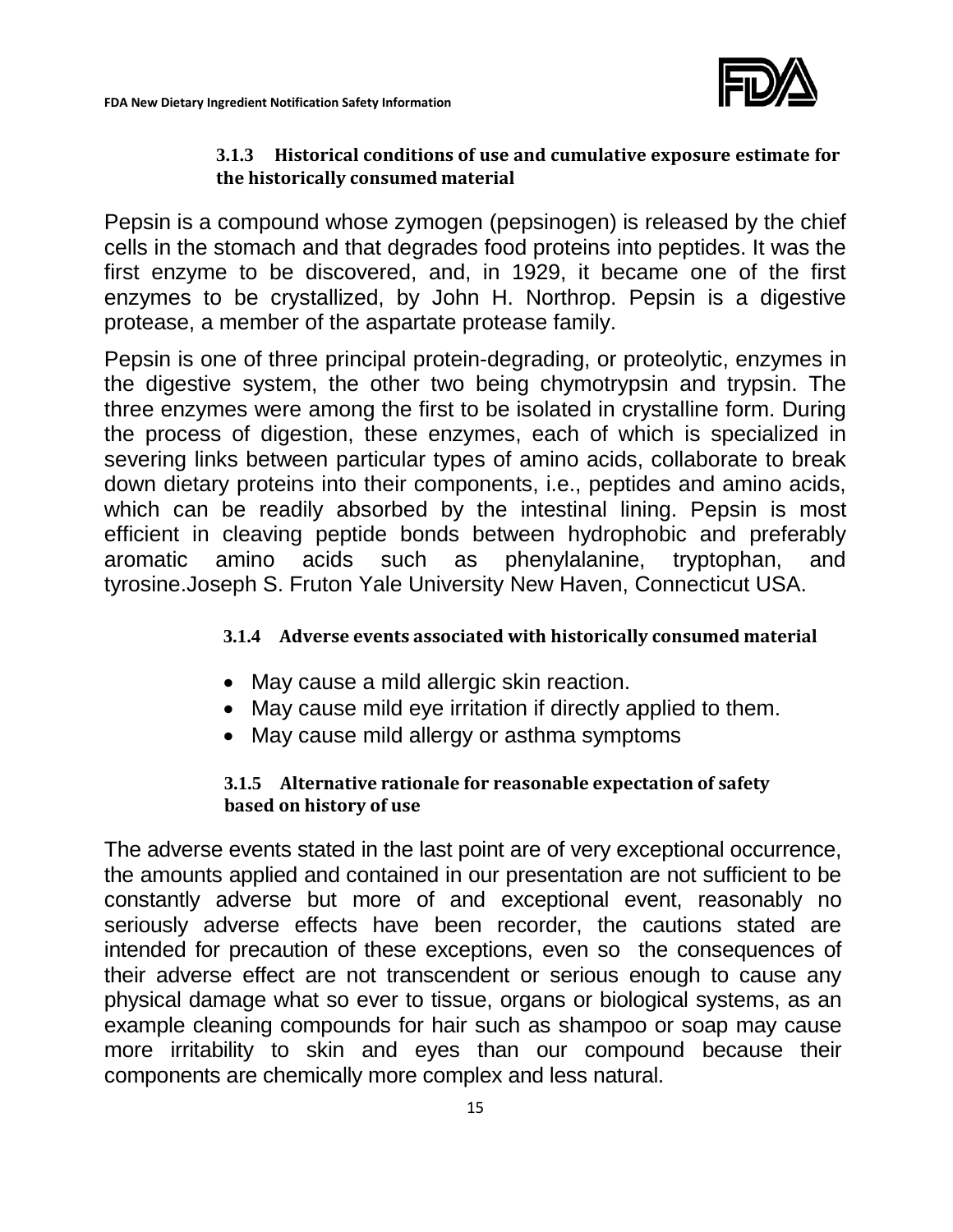



#### **3.2 Other evidence of safety**

Code of Federal Regulations Title 21, Volume 3 Revised as of April 1, 2017 CITE: 21 CFR184.1595

TITLE 21--FOOD AND DRUGS CHAPTER I--FOOD AND DRUG ADMINISTRATION DEPARTMENT OF HEALTH AND HUMAN SERVICES SUBCHAPTER B--FOOD FOR HUMAN CONSUMPTION (CONTINUED) PART 184 -- DIRECT FOOD SUBSTANCES AFFIRMED AS GENERALLY RECOGNIZED AS SAFE

Subpart B--Listing of Specific Substances Affirmed as GRAS Sec. 184.1595 Pepsin.

(a) Pepsin (CAS Reg. No. 9001-75-6) is an enzyme preparation obtained from the glandular layer of hog stomach. It is a white to light tan powder, amber paste, or clear amber to brown liquid. Its characterizing enzyme activity is that of a peptide hydrolase (EC 3.4.23.1).

(b) The ingredient meets the general requirements and additional requirements for enzyme preparations in the Food Chemicals Codex, 3d ed. (1981), p. 110, which is incorporated by reference in accordance with 5 U.S.C. 552(a) and 1 CFR part 51. Copies are available from the National Academy Press, 2101 Constitution Ave. NW., Washington, DC 20418, or may be examined at the Office of Food Additive Safety (HFS-200), Center for Food Safety and Applied Nutrition, Food and Drug Administration, 5001 Campus Dr., College Park, MD 20740, 240-402-1200, and at the National Archives and Records Administration (NARA).

(c) In accordance with §184.1(b)(1), the ingredient is used in food with no limitation other than current good manufacturing practice. The affirmation of this ingredient as GRAS as a direct food ingredient is based upon the following current good manufacturing practice conditions of use:

(1) The ingredient is used as an enzyme as defined in §170.3(o)(9) of this chapter to hydrolyze proteins or polypeptides.

(2) The ingredient is used in food at levels not to exceed current good manufacturing practice.

[60 FR 32911, June 26, 1995, as amended at 78 FR 14667, Mar. 7, 2013]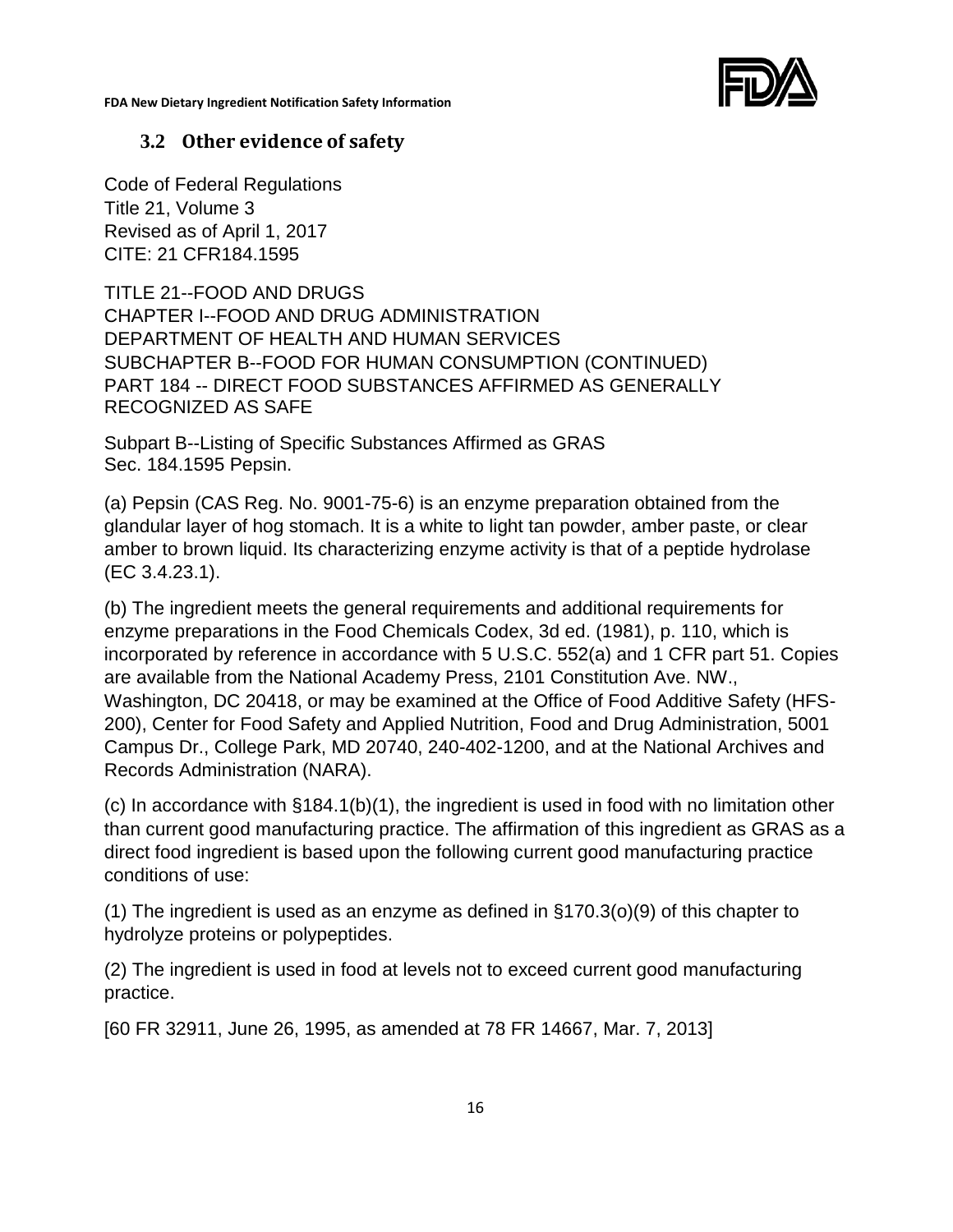

#### **3.2.1 Safety study type**

Pepsin from porcine is an ingredient approved by the FDA as a GRAS (generally recognized as safe) substance under CFR Sec. 184.1595.

A substance may be GRAS only if its general recognition of safety is based on the views of experts qualified to evaluate the safety of the substance. GRAS status may be based either on a history of safe use in food prior to 1958 or on scientific procedures, which require the same quantity and quality of evidence as would be required to obtain a food additive regulation. Because GRAS status may be either affirmed by FDA or determined independently by qualified experts, FDA's regulations do not include all GRAS ingredients and the specific uses described in the GRAS regulations may not be comprehensive for the listed ingredients.

#### **3.2.2 Safety study title, if any**

#### *NOT APLICABLE*

#### **3.2.3 Citation for the safety study (either public or non-public), if any**

Pepsin (CAS Reg. No. 9001-75-6) CITE: 21 CFR184.1595

#### **3.2.4 Identity information verifying the relationship between the test article and the NDI or the dietary supplement**

Food Chemicals Codex, 3d ed. (1981), p. 110, which is incorporated by reference in accordance with 5 U.S.C. 552(a) and 1 CFR part 51.

**3.2.5 Route of administration, serving size, frequency of use, interval between servings, and duration of use of the test article**

*NOT APLICABLE*

**3.2.6 Study design and safety metrics**

*NOT APLICABLE*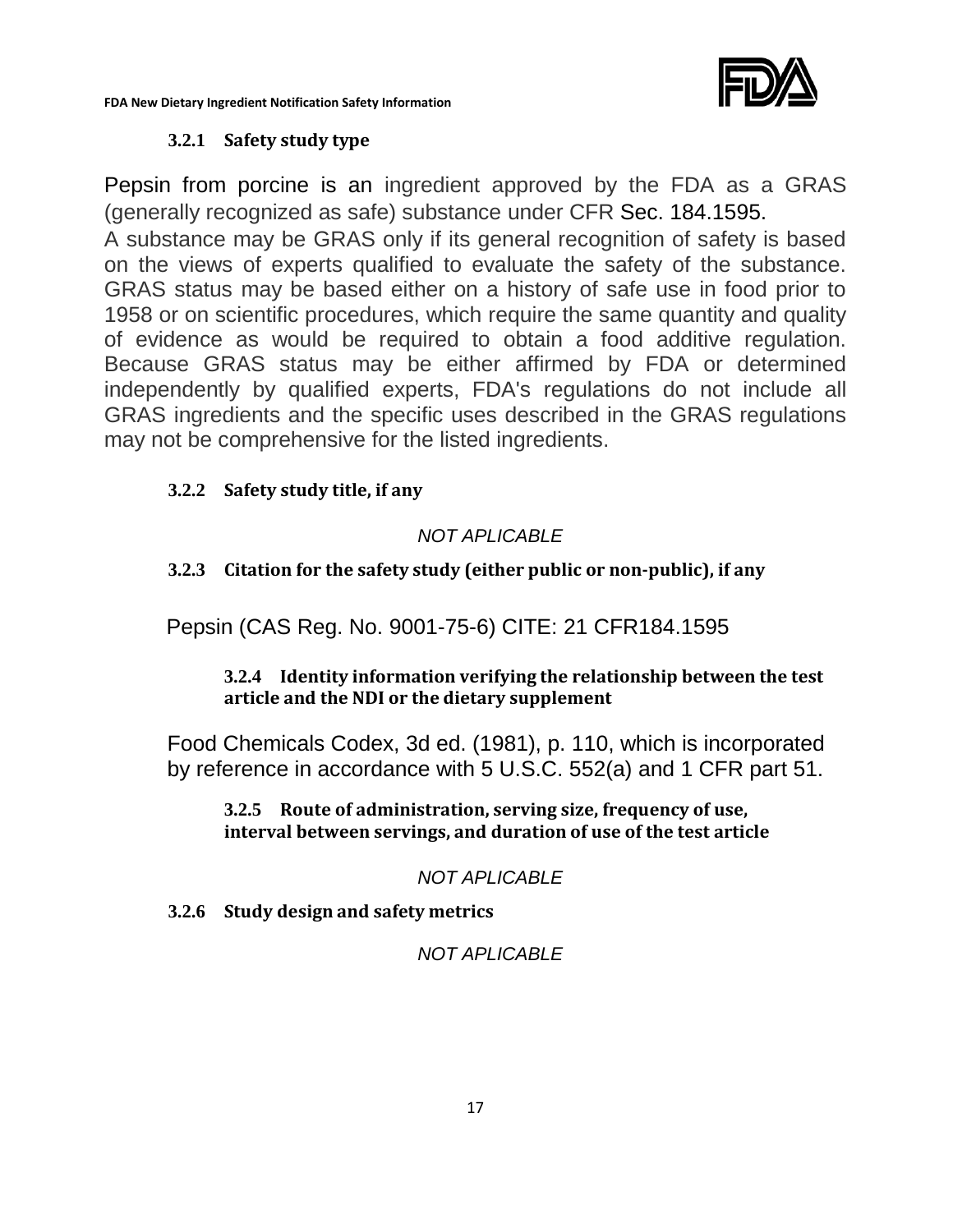#### **3.2.7 Discussion of toxicity and conclusion**

Since the discovery of pepsin from porcine and it has been deemed as a safe ingredient for human consumption as affirmed in CFR 184.1595 cite 21, this new ingredient is just a purified version that creates a particular chain of amino acids that are included with in the ones integrating pepsin form porcine and are know to be beneficial and safe for human consumption and can possibly be taken as a supplement in daily ingestion as it may support of the immune system.

#### **3.2.8 Alternative rationale for reasonable expectation of safety based on other evidence of safety**

Besides the safety regulations stated we conclude that the amounts of this substance and the liquid format it is presented can gives a reasonable expectation of safety due to the amounts a person can ingest at once even if deliberately overstating the recommended daily dosage and because it contains ingredients that have been extensively and for some time considered to be safe.

#### **4. Basis For Concluding That the New Dietary Ingredient Will Reasonably Be Expected To Be Safe For Use in the Dietary Supplement (Required)**

The scientific data and information about the use of this substance is widely known and there is a consensus among qualified experts that those data and information establish that the substance is safe under the conditions of its intended use. Pepsin from porcine is affirmed to have GRAS determinations which are made in this manner and said to be made through scientific procedures.

#### **4.1 Determination of the No-Observed-Adverse-Effect-Level (NOAEL) or Lowest-ObservedAdverse Effect Level (LOAEL)**

We have no information on NOAEL or LOAEL.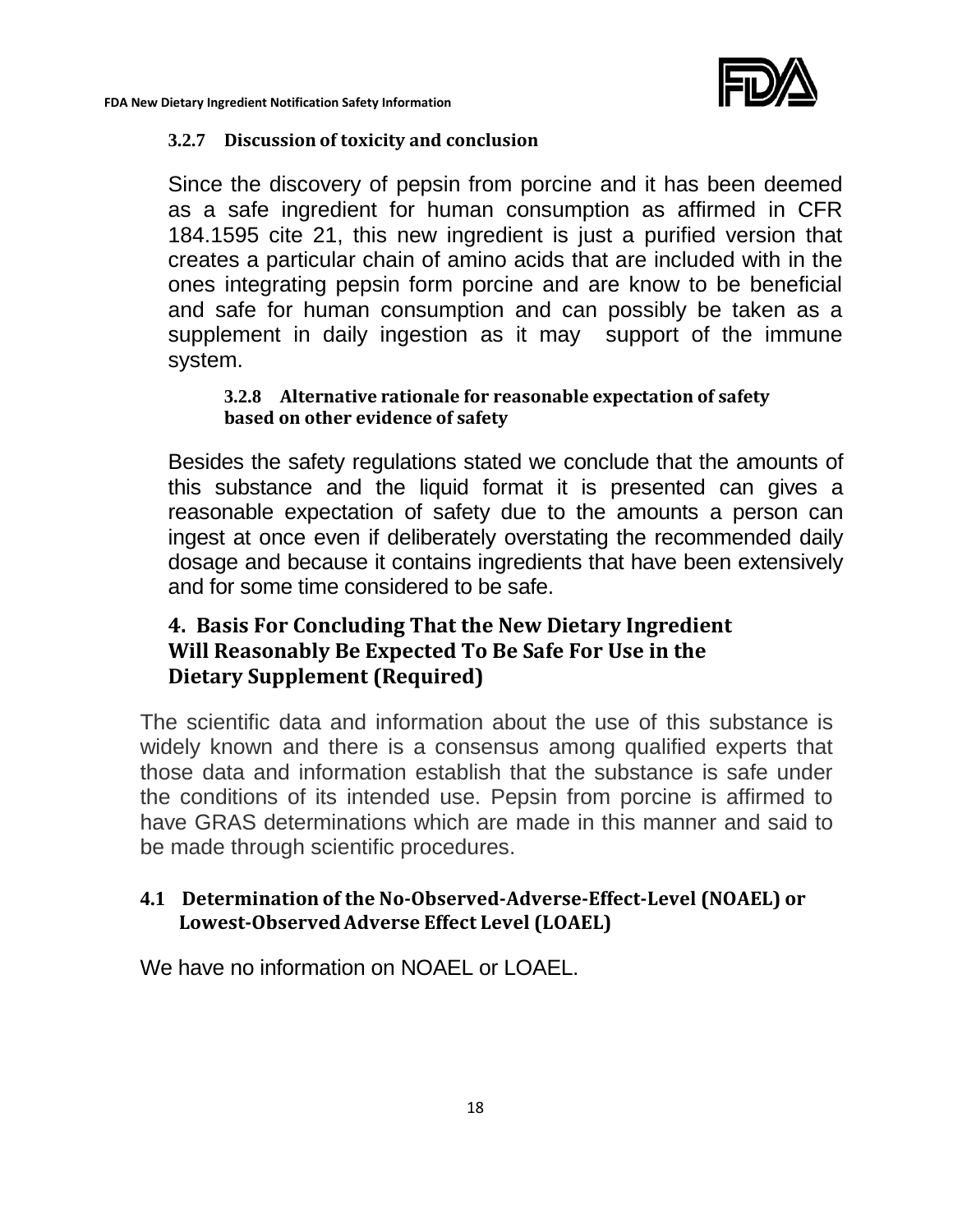

#### **4.2 Determination of safety factor**

General recognition of safety through experience based on common use and a substantial history of consumption for food use by a significant number of consumers.

#### **4.3 Determination of the Acceptable Daily Intake (ADI)**

No acceptable daily intake has been determined.

#### **4.4 Determination of Estimated Daily Intake (EDI) and the EDI/ADI Ratio**

We determined our estimated daily intake based on common use and user convenience, 7 sprays to mouth cavity amounting to 1 ml, two consecutive days a week, totals 2 ml a week for 8 consecutive weeks summarizing 16 ml in 8 weeks, suspend for one week and repeat two 8 week series including in between suspension week for a total 48 ml. in 3 8 week series with one week suspended use between them, we observe that the ingest of pepsin from porcine should be in a moderate and balanced fashion, as with any nutritional or dietary intake in human consumption. We have no EDI/ADI ratio since no ADI has been determined.

#### **4.5 Determination of margin of safety**

Pepsin from porcine safety margins are generally accepted from a consensus of expert opinion regarding the safety of the use of the substance.

#### **4.6 Safety narrative and conclusion**

We consider the FDA definition of 'safe' as 'a reasonable certainty in the minds of competent scientists that the substance is not harmful under the intended conditions of use'

#### **4.7 Alternative basis for reasonable expectation of safety**

There are no alternative basis for expectation of safety but the ones stablished by FDA regulations particular to pepsin from porcine.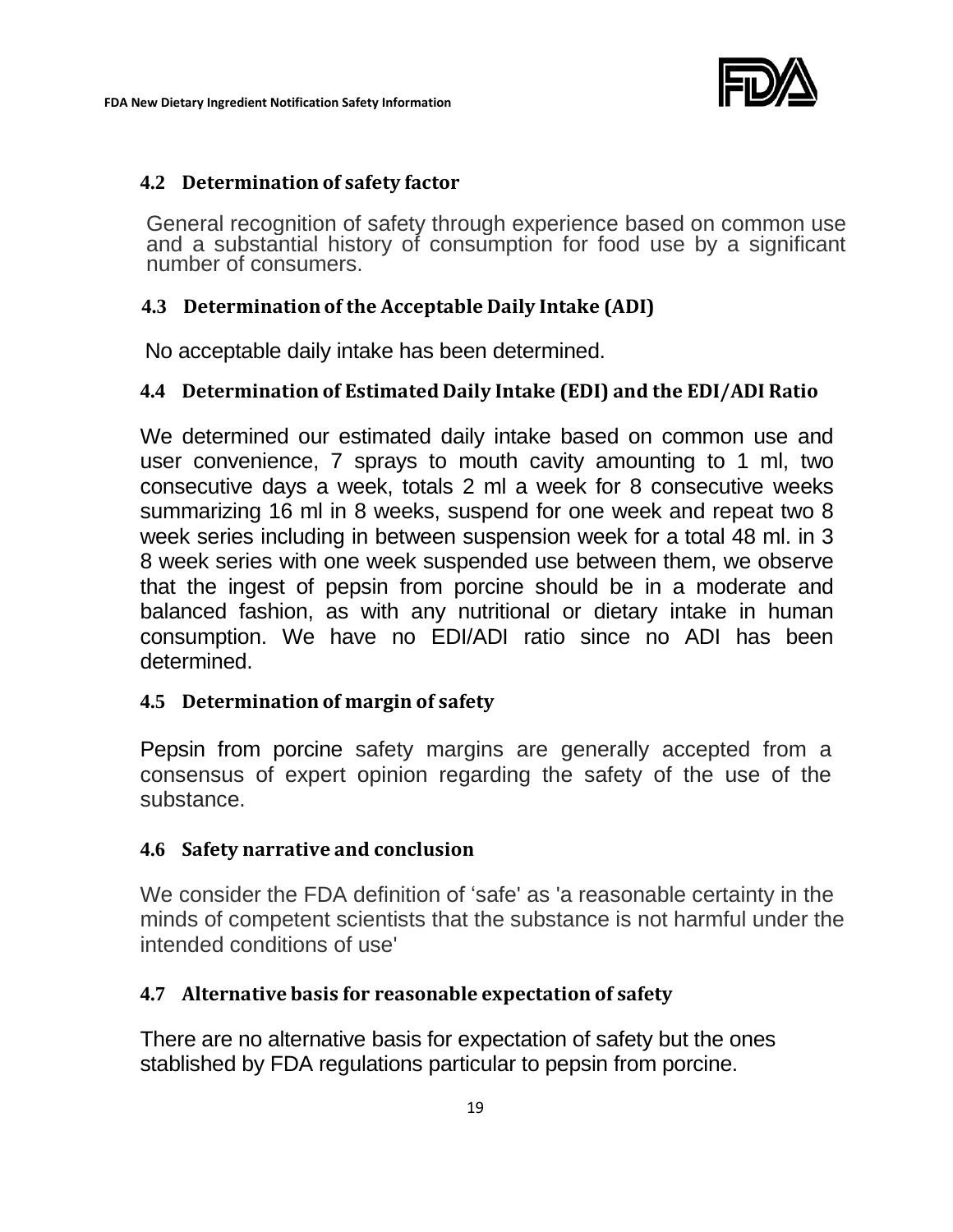23 pages redacted under b4 internal research/analysis/studies